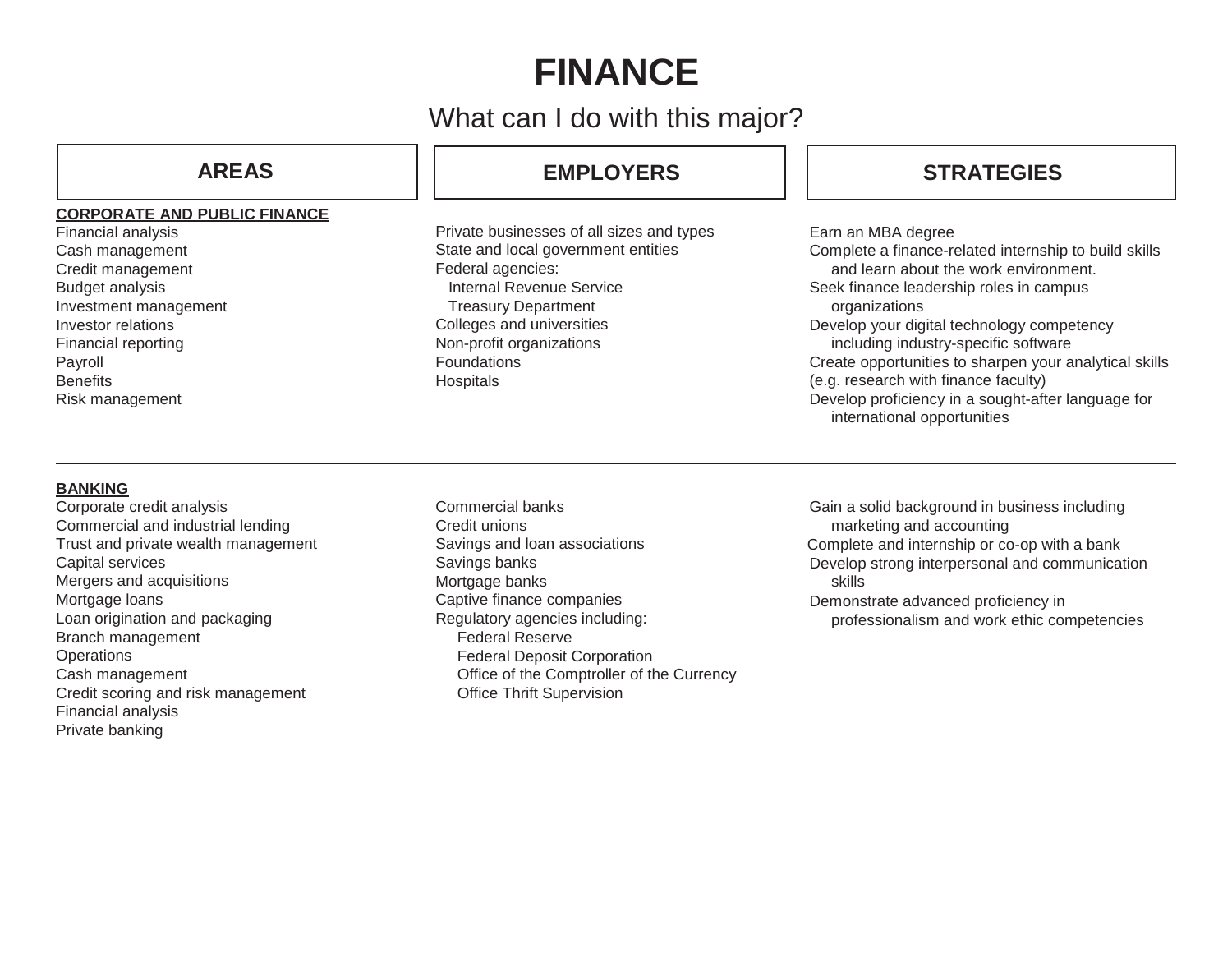**INSURANCE** Claims analysis **Underwriting** Risk management

Actuarial science Loss control

Sales

Life insurance firms Property and casualty insurance firms Commercial banks Savings banks

## **AREAS EMPLOYERS STRATEGIES**

Complete an internship with an insurance agency Demonstrate proven initiative and sales ability Develop strong verbal and written communication skills Take advanced statistics classes for a career in actuary science

## **PERSONAL FINANCIAL PLANNING**

**Sales** Customer service **Operations** Portfolio management Financial advising Insurance advising

Brokerage firms Trust companies Financial partnerships Multi-line insurance firms Sole practitioners

Complete a sales internship Demonstrate a highly motivated and entrepreneurial personality Research Certified Financial Planner (CFP) designation Develop professional relationships through networking

## **REAL ESTATE**

Residential brokerage Commercial sales Appraisals Property management Real estate portfolio management

Real estate brokers Commercial banks Appraisal firms Apartment and condominium companies Developers Large corporations: real estate departments Real estate investment trusts Mutual funds Construction companies

Obtain sales experience through part-time, summer, and internship positions. Research real estate broker through the National Association of Realtors. Demonstrate sales and entrepreneurial competency Research appraisal apprenticeships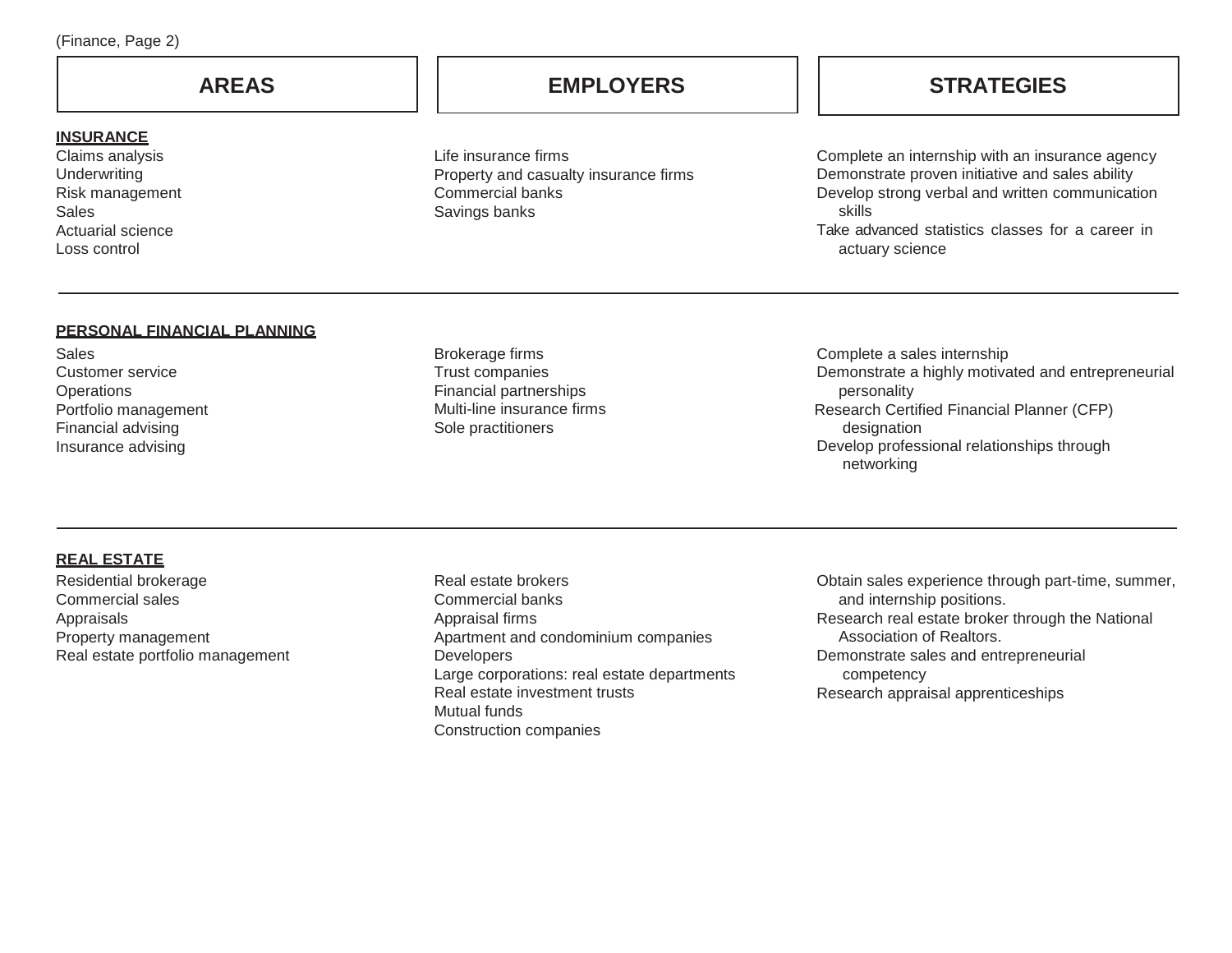### **INVESTMENT BANKING**

Corporate financial analysis Mergers and acquisitions Equity and debt **Underwriting** Institutional bond and equity sales Retail bond and equity sales Business valuation Business sale transactions Currency trading Derivatives trading Venture capital fund management New venture analysis Hedge fund management

Investment banking firms Financial services firms Insurance firms Commercial banks

**AREAS EMPLOYERS STRATEGIES**

Earn an MBA to move beyond the entry-level analyst positions Be prepared to work many hours of overtime per week and work your way up Develop strong analytical and communication skills. Demonstrate personal ambition Join a campus-based investment club Obtain a Series 7 License for both institutional and retail broker sales positions Work toward the CFA designation

## **MONEY MANAGEMENT**

Research **Trading** Marketing Portfolio management Hedge fund management Portfolio management firms Commercial banks Investment banks Federal Reserve banks Insurance firms

Earn an advanced degree in economics, finance, or business Not an entry-level industry, many years of financial experience required

## **ACCOUNTING**

Corporate or government including: Financial management Financial reporting Cost accounting Tax planning Research

Companies of various sizes, in all industries Federal agencies and departments: Federal Bureau of Investigation Internal Revenue Service Department of the Treasury Office of Management and Budget Securities Exchange Commission State and local agencies

Opportunities in accounting exist in government and corporate settings Supplement finance curriculum with additional accounting courses Maintain a strong GPA Complete an internship in a government agency Understand the government job application process